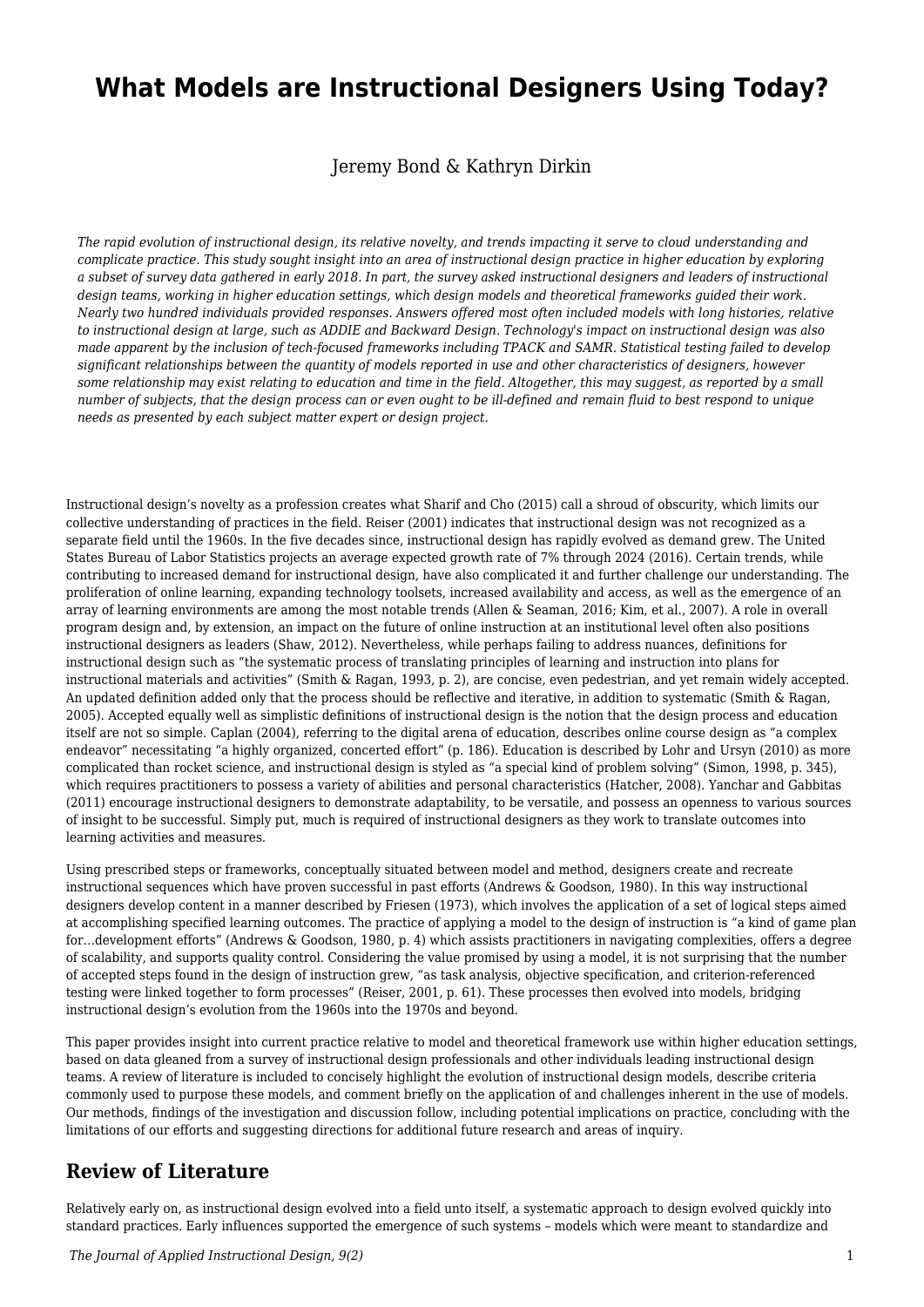guide designers' work. Reiser credits Skinner (1954) with creating a minor revolution in education by being first to describe content as programmed instructional materials and setting forth the idea of presenting instruction in small steps. Skinner (1954) also noted the importance of interaction, positing that learners be questioned and, in response to their answers, be provided with immediate feedback. The thought herein of what could be called a feedback loop suggests motivational implications. As each subsequent "step was small, it was thought that learners would answer all questions correctly and thus be positively reinforced" (Reiser, 2001, p. 59). Skinner (1954) identified learning as behavioral change and therefore focused on reinforcement to both encourage and recognize observed behavioral change, and, therefore, to recognize learning. Bloom et al. (1956) likewise contributed to early model design by providing a way to categorize and place in hierarchy the objectives of learning methodology. The perspective of Bloom et al. (1956) was later supported by Mager (1962) with focus being placed on the importance of objectives and successful authoring of objectives by educators. Of equal importance was also the development of a shared understanding of formative and summative assessment in the field. At its start, however, these assessment monikers were not used relative to evaluation or valuation of student performance, but rather relative to the instructional materials themselves. Reiser (2001) indicates only a small number of early instructional products, despite being produced systematically, were tested in any meaningful way. The 1960s additionally brought forth another key evolution in the design of instruction, the emergence of criterion-referenced testing. Testing until that time was "designed to spread out the performance of learners, resulting in some students doing well and others doing poorly" (Reiser, 2001, p. 60). In contrast, criterion-referenced tests measure an individual's behavior independent of others. This sort of assessment also became a key element of instructional design processes.

The 1970s could be fairly described as a decade of model development in instructional design. Andrews and Goodson (1980) provided three pivotal outcomes, by investigating models in use at the time, identifying the purposes for those models, and offering conclusions germane to model design and application. The research identified and categorized forty examples of instructional design models (Appendix B), which had emerged during the prior decade, and established four purposes for instructional design. These purposes are improving teaching and learning, oversight of design through monitoring, evaluation of processes, and testing or building of learning from a theory-based perspective. Finally, as noted above, Andrews and Goodson offered assertions relating to design models, the possible reasoning behind the relatively large number of models, and what imperatives both suggested to practitioners. In some cases, models were identified as "generic in that they may be applied across differing purposes, emphases, origins, uses and settings" (p. 12). However, it was further concluded that some "models were not models at all in that they fail to describe, explain, or predict elements in their referent system" (p. 13). The combination of these two factors chiefly explains both the quantity of models existing at the time while also indicating the need for caution as others were likely yet to come. Essentially, as so few models had been in use for significant periods of time, and were therefore not thoroughly vetted, some designers were simply inclined to invent their own model rather than trust one already in existence (Andrews & Goodson). As an emerging field, instructional design, or, more aptly, its practitioners were working toward establishing value. One of the two principles asserted by Friesen (1973) suggests a design process with external expertise, e.g., an instructional designer, is necessary. The other Friesen principle, however, indicates instruction can be created effectively without such support, by "a master teacher, working alone to create an inspired work of art" (p. 2). Andrews and Goodson focused on the notion that a design process supported by an instructional designer, in addition to subject matter expert, is the more effective approach. This push and pull between a subject matter expert's skill as an educator and the expertise a designer brings continues to impact practice in the present (Tate, 2017). Nevertheless, a recent study concluded in support of instructional design-aided learning development, in terms of student perspective. In an investigation of student perceptions of quality, across four models of course design, spanning a 3-year period, Brown, Lewis, and Toussaint (2018) found significant support for instructional designersupported course design across all eight of their tested standards.

The implications of this evolution in model development and use are key. On the one hand, the use of a model – any model – can be valuable in providing a frame within which to work, and a way to represent that work to others, to scale an effort, and ensure consistency. However, the choice of a model and its application can raise questions. If, for example, designers using a single model – one which may not have been appropriately tested, deemed not a model at all by the standards of Andrews and Goodson (1980), or perhaps even the invention of the designer, its efficacy could be questionable. Rigidity can contribute to conflict between designer and subject matter experts (Tate, 2017). In an updated investigation of popular instructional design models, Mutlu (2016) asserts that much of current instructional design practice fits within the broad umbrella of ADDIE. The ADDIE model originates among the models included in Andrews and Goodson (1980), specifically, Branson (1975). While the nature of Mutlu's (2016) investigation suggests some consolidation of models used in practice, and even alignment with a shared guiding process (i.e., ADDIE), the need for a more comprehensive analysis, encompassing more models, is also acknowledged. At the heart of Mutlu's findings is the observation that while "developmental attempts of instructional designers will result in different variations of…models" (p. 6159), some similarities are inevitable.

## **Methods**

In January of 2018, a survey was distributed (Appendix A) via email to individuals subscribed to various lists including the Arizona State University Blackboard Users Group, Michigan Blackboard Users Group (MiBUG), Professional and Organizational Development (POD) Network, and the University Professional and Continuing Education Association (UPCEA). The survey was also distributed to a list of individuals in teaching and learning/e-learning/instructional design leadership roles in higher education across the United States. The target population, instructional designers working in higher education, was selected for convenience and to align with the researchers' interests.

A web-based questionnaire, created with and hosted on Qualtrics®, was selected to efficiently collect data from many respondents (Trochim, 2006; Wyse, 2012). The instrument was developed to gather information about instructional designers and others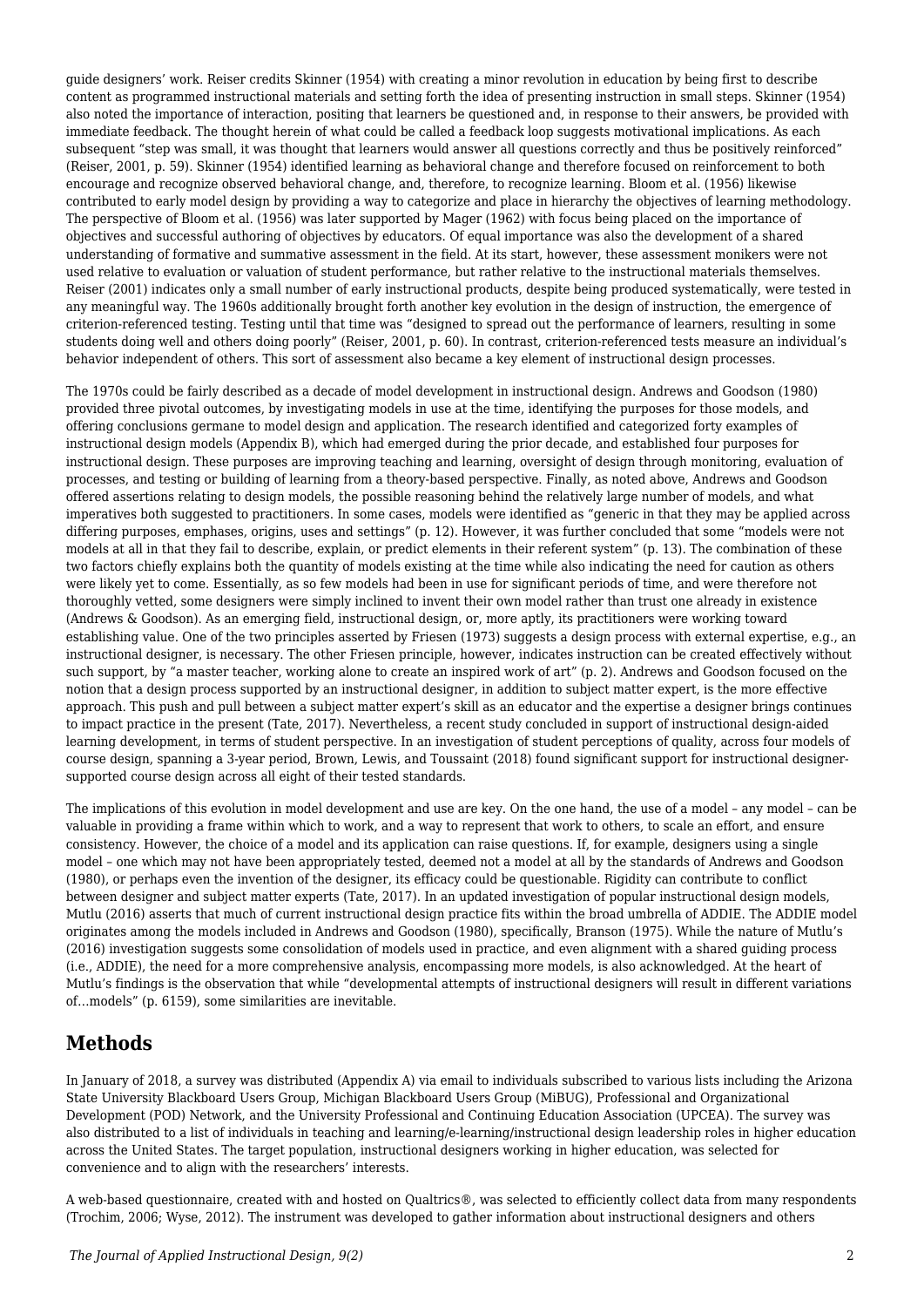working in the instructional design field with other job titles, within higher education. Items were adapted with permission from surveys conducted earlier by Intentional Futures (2016) and Sharif and Cho (2015). Other concepts underpinning survey items were inspired by prior work of Miller (2007) and Gibby, Quiros, Demps, and Liu (2002). Earlier inquiry by the authors unrelated to this research, but partially inspiring its future direction, involved our interacting with instructional design staff from several other institutions including Michigan State University, Virginia Tech, the University of Arizona, and SUNY Polytechnic Institute, about their practices related to online course design. In essentially all cases, learning design was occurring by virtue of what Hixon (2008) refers to as "team-based course development" (p. 2), an approach which is common at schools focused exclusively on online education (Hixon, 2008). At more traditional institutions, however, faculty typically have "freedom and responsibility to design and develop courses autonomously" (Hixon, 2008, p. 2). Despite these insights into process, the precise models or guiding theoretical frameworks were not ascertained. Therefore, our intent here was to determine which models and frameworks were generally guiding instructional design practice. Information collected by the survey includes data regarding the models, frameworks, and theories in use by the designers and, when applicable, their teams. Individual characteristics (e.g., gender, education, etc.), experience, education, and role were also collected. Additional variables (e.g. leadership and role diversification scores) were also derived from the data.

#### **Sampling and Data Procedures**

Before distributing the survey to the recipients described above, the instrument entered a pilot phase amongst a group of approximately fifteen doctoral students and faculty as well as the instructional design staff of a Midwestern university's teaching and learning center. Edits and suggestions were received and implemented; following this process, the survey link was distributed as previously explained. The sample population was chiefly one of convenience, as participants were selected because they were available, and, those who participated were presumably willing (Creswell, 2015). Snowball sampling may have also occurred, as recipients of the invitation were asked to forward the invitation to others who they believe matched the indicated criteria (Goodman, 1961).

Data was collected over a four-week timeframe in early 2018. Though the survey instrument consisted of four question blocks and used conditional branching to assure that individuals who met specific criteria were exposed to a certain set of questions, this inquiry focuses primarily on data gathered by a single item. An open-ended question, number 18, asked subjects to "Please indicate which theoretical framework(s) or model(s) from the literature underpin your instructional design practice."

### **Findings**

Nearly three hundred (297) individuals responded to the survey, yielding 254 completed submissions, of which 247 proved usable (subjects who opted not to provide gender, indicated non-binary, or skipped the question, were removed). Most respondents are female (67%); 30% indicated being male. A large majority of respondents, more than 95%, in fact, are employed full-time. The gender and employment demographics, as well as the findings related to formal education are relatively consistent with earlier studies such as Intentional Futures (2016) and Bean (2014), as well as U.S. Bureau of Labor Statistics data. Formal instructional design education was indicated by 72% (178) of subjects; 59 specified not having formal education in the field. Collectively, the group possesses substantial credentials; more than 60% (153) have earned graduate degrees and another 29% (72) have terminal degrees. In other words, just one in ten survey respondents possessed only a baccalaureate degree or less education.

The focus of this investigation relates specifically to the area of models, frameworks, and theories which were reported to be currently in use among the instructional designers who responded to the survey. Of 247 possible, 196 subjects (79%) indicated a theoretical framework, model, etc. when prompted. The rate of response to this item was among the lowest across the entire instrument. Among those subjects offering a response, 111 (57%) indicated multiple (>1) theories and/or models, 85 (43%) offered one response; the greatest number of elements offered by any single respondent was eleven.

ADDIE was the most often indicated instructional design model, reported by 81 subjects (41%). Backward design was mentioned frequently as well, by 58 subjects (30%). Frequencies dropped noticeably from there, as numerous other models and theories were reported. The most popular of those mentioned were Bloom's Taxonomy, Quality Matters, Constructivism, and six others, as noted in Table 1, below.

Table 1

#### Models Reported by Participants

| <b>Response</b><br><b>ADDIE</b> | <b>Number of Subjects</b><br>81 | Percent $%$ of Total (n = 196)<br>41.3 |
|---------------------------------|---------------------------------|----------------------------------------|
|                                 |                                 |                                        |
| Bloom's Taxonomy                | 18                              | 9.2                                    |
| <b>Quality Matters</b>          | 16                              | 8.2                                    |
| Constructivist/Constructivism   | 12                              | 6.1                                    |
| Dick & Carey                    | 11                              | 5.6                                    |
| Fink                            | 11                              | 5.6                                    |
| Knowles, Adult Learning         | 10                              | 5.1                                    |
| SAMR                            |                                 | 3.6                                    |
| TPACK                           | 4                               | 2.0                                    |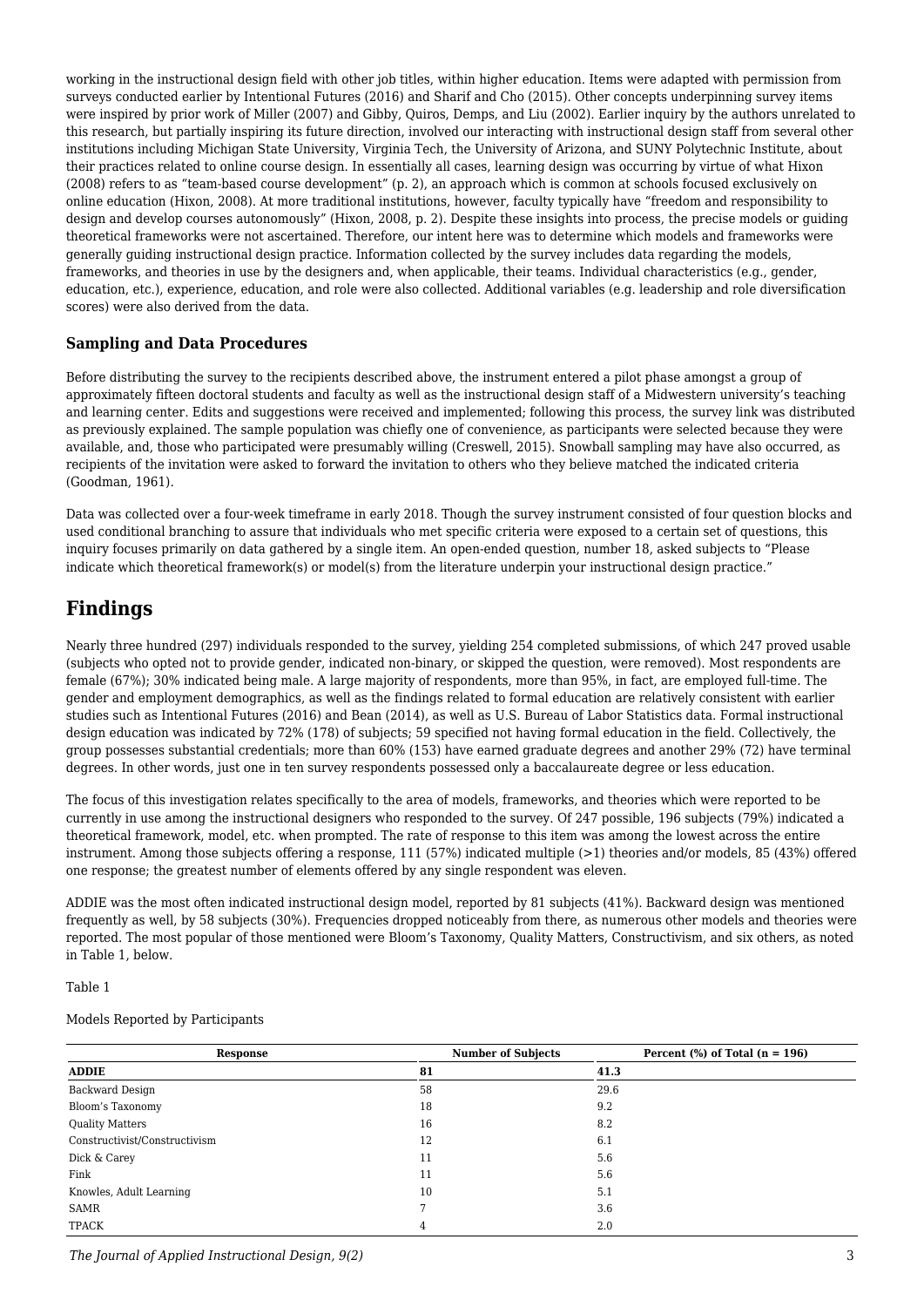In addition to the responses quantified above, some subjects opted to respond differently to the question, offering narrative input. Though these responses represented a small minority, their content gravitated around two similar themes. Either a rather wide range of practices were in place, or essentially no formal models or frameworks were in use. In each case, it was noted that the respective condition existed as each project, course, or subject matter expert is handled individually and uniquely addressed based on the needs presented.

To explore relationships between the data gathered regarding models and frameworks in use and other factors, analysis of those subjects who responded, versus those who did not was done. Across genders, males and females responded proportionately; approximately 23% of males (18) did not respond; 22% of females (37) likewise provided no answer. Other characteristic groups were not as consistent in their response or lack thereof.

Among subjects indicating formal instructional design education (174), 19% (33) did not offer a response, compared to 30% (17) of respondents who indicated a lack of formal ID education. Continuing a focus on the role of education, comparison was conducted among subject-reported perception of their education in preparing them for instructional design work. Of the largest grouping of subjects (89), having indicated their education prepared them for most aspects of instructional design practice, 20% (18) did not indicate a model or framework. Thirteen percent (4) of subjects indicating that education prepared them for all aspects of practice offered no response. Those who indicated being prepared for only some aspects of instructional design work by their respective education (63), left the item blank with the greatest frequency, 25% (16).

By virtue of conditional branching, subjects who indicated formal instructional design education were also asked how long ago that education had been obtained. The majority (161) obtained their education within the prior fifteen years. Within this group, 20% did not respond. Among those with instructional design education from sixteen or more years ago (28), however, just three subjects (approximately 10%) did not answer. Results of similar analysis, based on indicated years of experience in the field, a question posed to all subjects, were also calculated. Those subjects with the least experience in instructional design, less than five years (68), were the most likely to leave the response blank, doing so in 32% of cases. The highest response rate was achieved by those indicating 6-10 years of experience, also the largest grouping of respondents (73); just 15% of these respondents did not provide a response to the survey question.

### **Discussion**

As noted at the outset of this article, the collective understanding of instructional design is clouded to some extent by its relative youth as a field, as well as its increasing complexity in response to outside trends. Therefore, our research seeks to provide additional understanding of instructional design by surfacing the models and frameworks reported by practitioners to be guiding their practice, within the context of higher education. To claim a need for understanding is vague, however, and does not necessarily get at the heart of the matter. What was sought here was specifically to learn which instructional design models are in vogue among those working in and leading instructional design teams, though some insight into what may be impacting the decision to use, or not to use a particular model may also have been gained.

The findings suggest that ADDIE, though noted no more or less prominently in use than the other 39 models addressed in 1980 by Andrews and Goodson, has perhaps, in modern practice risen to a degree of prominence in instructional design. The second most commonly indicated response is an instructional design model best known as Backward Design, though also commonly referred to as Learning or Understanding by Design, or the Wiggins and McTighe (1998) model. At first glance, the gravitation toward this model may seem far more current than the subject matter of Andrews and Goodson and somehow more novel than ADDIE, given Wiggins and McTighe's notable efforts over the last twenty years. However, Wiggins and McTighe (1998) acknowledge that the idea of designing curriculum and learning activities with the end in mind is hardly new, citing Ralph (1949) for providing the earliest descriptions of this approach. The prominent response of ADDIE, Backward Design (or both) suggests that just as designers recreate instructional sequences which have proven successful in past efforts (Andrews & Goodson, 1980), they may also settle on and repeat design approaches which have successfully yielded those sequences. From this point in the data the responses splinter somewhat, as can be observed in the findings section, and include a myriad of frameworks, not all of which are necessarily aimed holistically at instructional design.

Bloom's Taxonomy, the third most-offered response, though sometimes addressed as an instructional design framework (May, 2018) is not a model in the same process-driven sense as ADDIE. Rather, Bloom's Taxonomy supports the situation of learning, and serves to determine the level or nature of the learning at hand, rather than accounting for the entirety of a course- or unitlevel instructional design process. This relationship between model and framework is also evident in some of the other pairings and singular mentions of other things, such as technology-focused frameworks including TPACK and SAMR.

The evolution of technology over the past seventy years has played an undeniable role in education and likewise in the practice of instructional design. A veritable catalog of the challenges and affordances associated with technology are predominant themes in instructional design literature (Gibby et al., 2002; Miller, 2007; Sharif & Cho, 2015). Therefore, a sort of love-hate relationship exists with technology, at once acknowledging its advantage and power and simultaneously recognizing its potential as a distractive force, often included but not always proven to be of value. Therefore, addressing technology purposefully makes sense as an aim of modern instructional design. However, neither TPACK nor SAMR are generally considered in the literature as instructional design models or frameworks. Rather, TPACK is a framework for technology integration, representing necessary teacher knowledge (Koehler & Mishra, 2009). SAMR, on the other hand, while also not an instructional design model, is a framework for technology implementation which can support a designer in critically considering determinations and purposing of technology (Hamilton et al., 2016).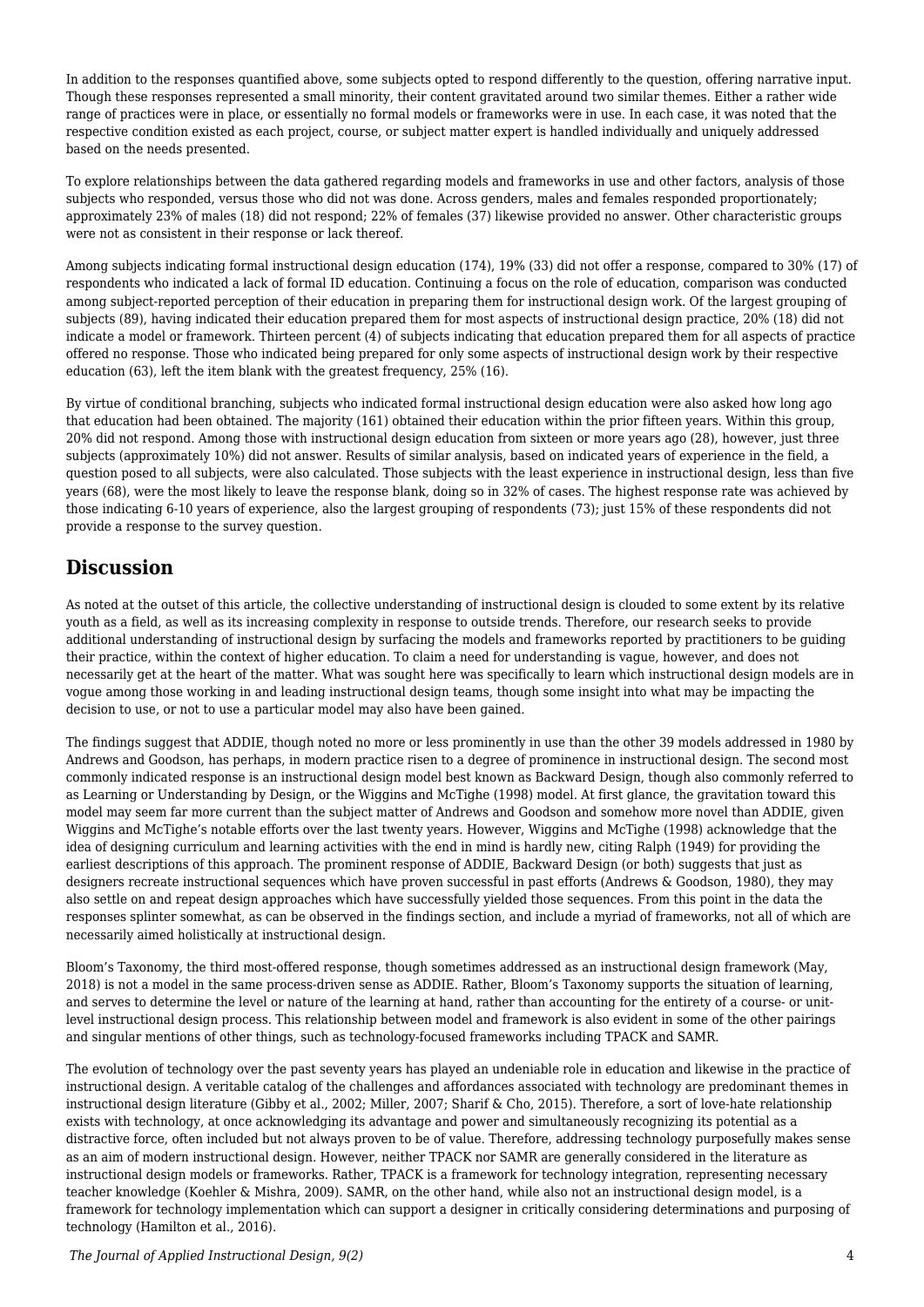Arguably the most interesting findings, and also those which identify the greatest need for additional research were those subjects who offered no response, input several models, theories and frameworks, or offered narrative replies indicating a fluid, ill-defined approach to instructional design guided by the unique needs presented. This may point to a practice of instructional design which aligns with White (2000), which better allows for a "collaborative relationship between the instructor and instructional designer…" [and] "just-in-time instructional development" (p. 59). Just 19% of subjects with instructional design education neglected to offer a response to the question, while 30% of those lacking such education offered no response.

These findings also illuminate the complexity of teaching and learning within higher education as the goals and outcomes vary across vastly different fields and disciplines. These goals may also differ from training and preparation to education. All of which align with various theories of learning and subsequently different approaches to instructional design (Christensen, 2008). This is in contrast to a corporate or government context in which one might see more of an emphasis on training.

A related finding, regarding the subject's perception of preparedness from their education, was also interesting. Those subjects who looked upon their education more favorably were more likely to offer a response. Also of note, are response rates relating to the elapsed time since completion of one's instructional design education. Subjects with more recently completed education were twice as likely not to respond compared to those whose education was obtained longer ago. Whether this suggests a shifting focus in instructional design curricula, an evolution which occurs over time in practice, or something else entirely cannot be determined. What may be appropriate to posit is that an instructional designer's time in the field, and the passage of time between their education and the present, are factors impacting their practice, while other individual characteristics (e.g. gender) do not.

This study affords only the ability to speculate as to what precisely is guiding the adoption of particular models and use of frameworks, as well as why such a sizable group of respondents did not provide such information. Future research might seek to expand the data set and determine if the use of a particular model (or lack thereof) relates to the success, or perceived success of instructional design work, from designers or the faculty with whom they work. An expanded study might look at other sectors wherein instructional designers are found, such as corporate training, perhaps affirming or contradicting findings within higher education. In this way, the research might add other perspectives to Brown et al. (2018). Moreover, qualitative inquiry in the form of phenomenological study of designers at work, interacting with subject matter experts, and the components of a project, may yield additional insight.

#### **References**

- Allen, I. E., & Seaman, J. (2016). Online report card: Tracking online education in the United States. *Babson Survey Research Group*.
- Andrews, D. H., & Goodson, L. A. (1980). A comparative analysis of models of instructional design. *Journal of Instructional Development*, *3*(4), 2–16.
- Bean, C. (2014). *The accidental instructional designer: Learning design for the digital age*. American Society for Training and Development.
- Bloom, B. S., Engelhart, M. D., Furst, E. J., Hill, W. H., & Krathwohl, D. R. (1956). *Taxonomy of educational objectives, handbook I: The cognitive domain*. David McKay Co., Inc.
- Brown, V. S., Lewis, D., & Toussaint, M. (2018). Students' perceptions of quality across four course development models. *Online Learning*, *22*(2), 173–195.
- Bureau of Labor Statistics, United States (2016). *Occupational outlook handbook.* Retrieved July 3, 2017, https://www.bls.gov/ooh/education-training-and-library/instructional-coordinators.htm
- Caplan, D. (2004). The development of online courses. In T. Anderson & F. Elloumi (Eds.), *Theory and practice of online learning* (pp. 175–194) Athabasca, AB, Canada: Athabasca University.
- Christensen, T. (2008). The role of theory in instructional design: Some views of an ID practitioner. *Performance Improvement*, *47*(4), 25–32.
- Creswell, J. (2015). *Educational research: Planning, conducting, and evaluating quantitative and qualitative research* (4th edition). Pearson, Inc.
- Friesen, P. A. (1973). *Designing instruction: A systematic or "systems" approach using programmed instruction as a model*. Miller Publishing, Santa Monica, CA.
- Gibby, S., Quiors, O., Demps, E., & Liu, M. (2002). Challenges of being an instructional designer for new media evelopment: A view from the practitioners. *Journal of Educational Multimedia and Hypermedia*, *11*(3), 195–219.
- Goodman, L. A. (1961). Snowball sampling. *Annals of Mathematical Statistics*, *32*(1). 148–170.
- Hamilton, E. R., Rosenberg, J. M., & Akcaoglu, M. (2016). The substitution augmentation modification redefinition (SAMR) model: A critical review and suggestions for its use. *TechTrends*, *60*(5), 433–441.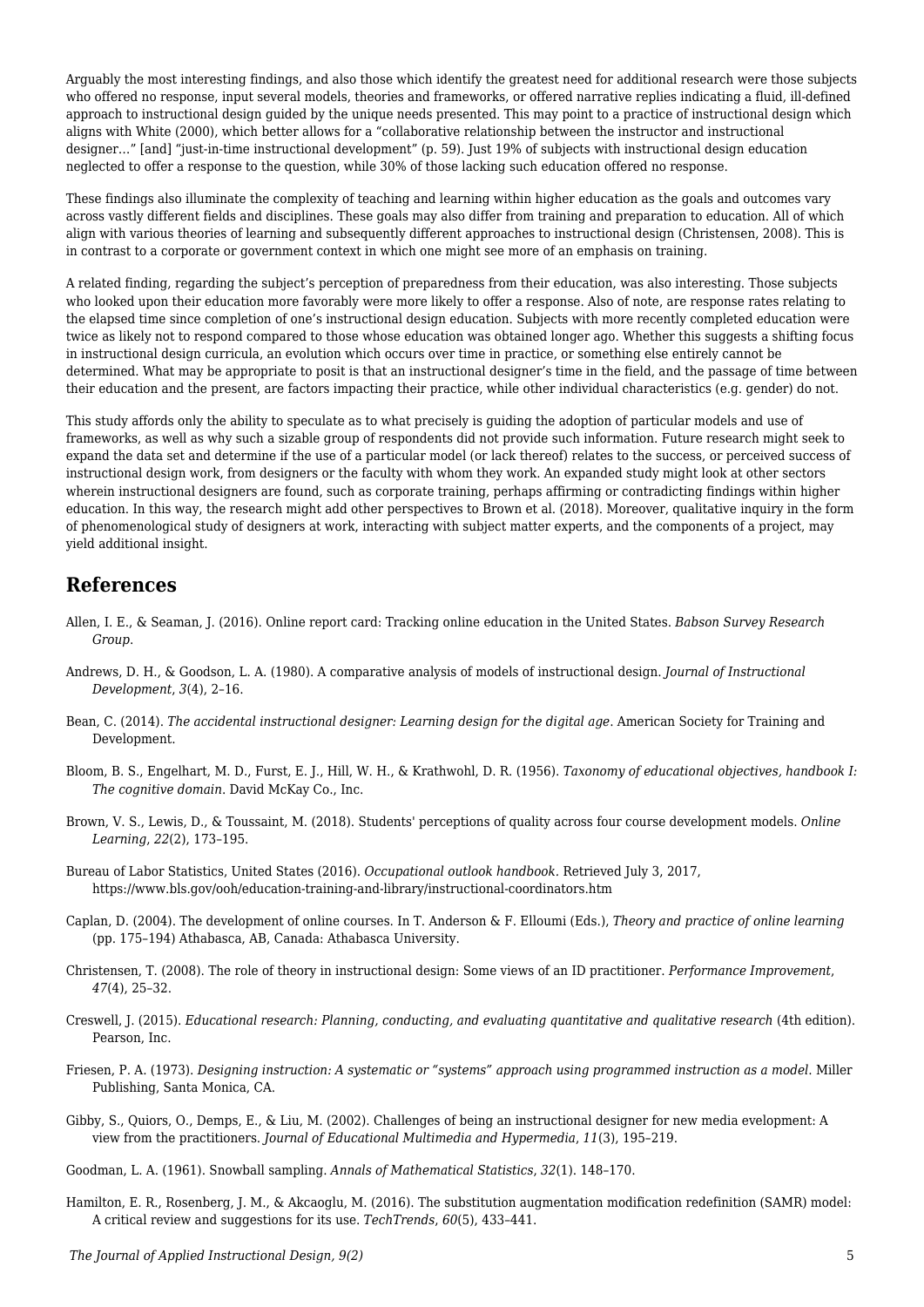- Hatcher, J. A. (2008). *The public role of professionals: Developing and evaluating the civic-minded professional scale*. (Publication No. 3331248) [Doctoral dissertation, Indiana University]. Proquest LLC.
- Hixon, E. (2008). Team-based online course development: A case study of collaboration models. *Online Journal of Distance Learning Administration*, *11*(4), 1–8.
- Intentional Futures. (2016). *Instructional design in higher education: A report on the role, workflow, and experience of instructional designers.* https://intentionalfutures.com/static/instructional-design-in-higher-education-report-5129d9d1e6c988c254567f91f3ab0d2c.pdf
- Kim, M. C., Hannafin, M. J., & Bryan, L. A. (2007). Technology-enhanced inquiry tools in science education: An emerging pedagogical framework for classroom practice. *Science Education*, *91*(6), 1010–1030.
- Koehler, M., & Mishra, P. (2009). What is technological pedagogical content knowledge (TPACK)? *Contemporary Issues in Technology and Teacher Education*, *9*(1), 60–70.
- Lohr, L., & Ursyn, A. (2010). Visualizing the instructional design process: Seven usability strategies for promoting creative instruction. *Design Principles and Practices: An International Journal*, *4*(2), 427–436.
- Mager, R. (1962). *Preparing objectives for programmed instruction.* Fearon Publishers.
- Miller, J. L. (2007). The new education professionals: The emerging specialties of instructional designer and learning manager. *International Journal of Public Administration*, *30*(5), 483–498.
- Mutlu, G. (2016). A qualitative analysis and comparison of the two contemporary models of instructional design. *Journal of Human Sciences*, *13*(3), 6154–6163.
- Reiser, R. A. (2001). A history of instructional design and technology: Part II: A history of instructional design. *Educational Technology Research and Development*, *49*(2), 57–67.
- Sharif, A., & Cho, S. (2015). 21st-Century instructional designers: Bridging the perceptual gaps between identity, practice, impact and professional development. *International Journal of Educational Technology in Higher Education*, *12*(3), 72.
- Shaw, K. (2012). Leadership through instructional design in higher education. *Online Journal of Distance Learning Administration*, *15*(3).
- Simon, H. (1998). What we know about learning. *Journal of Engineering Education*, *87*(4), 343–348.
- Skinner, B. F. (1954). The science of learning and the art of teaching*. Harvard Educational Review*, *24*(2) 86–97.
- Smith, P. & Ragan, T. (2005). *Instructional design.* Hoboken, NJ: John Wiley & Sons, Inc.
- Smith, P. & Ragan, T. (1993). *Instructional design.* Upper Saddle River, NJ: Prentice-Hall.
- Tate, E. (2017). Easing instructional designer-faculty conflicts. *Inside HigherEd*. Retrieved May 30, 2017 from https://www.insidehighered.com/digital-learning/article/2017/05/03/easing-conflicts-between-instructional-designers-and-facul ty
- Trochim, W. (2006). Types of surveys. *Research Methods Knowledge Base.* Retrieved from http://www.socialresearchmethods.net/kb/survtype.php
- White, C. (2000). Collaborative online course development: Converting correspondence courses to the web. *Educational Technology, 40*(6), 58–60.
- Wiggins, G., & McTighe, J. (1998). What is backward design? *Understanding by Design*, *1*, 7–19.
- Wyse, S. (2012). Advantages and disadvantages of surveys. *Snap Surveys.* Retrieved from http://www.snapsurveys.com/blog/advantages-disadvantages-surveys
- Yanchar, S. C., & Gabbitas, B. W. (2011). Between eclecticism and orthodoxy in instructional design. *Educational Technology Research and Development*, *59*, 383–398.

#### **Appendix a — Instructional Designer Survey Instrument**

Q1 By continuing, you grant consent for your responses to be included in reporting and data analysis. Any identifiable information provided will be removed prior to compiling results. Do you wish to continue?

- $\bullet$  Yes  $(1)$
- $\bullet$  No (2)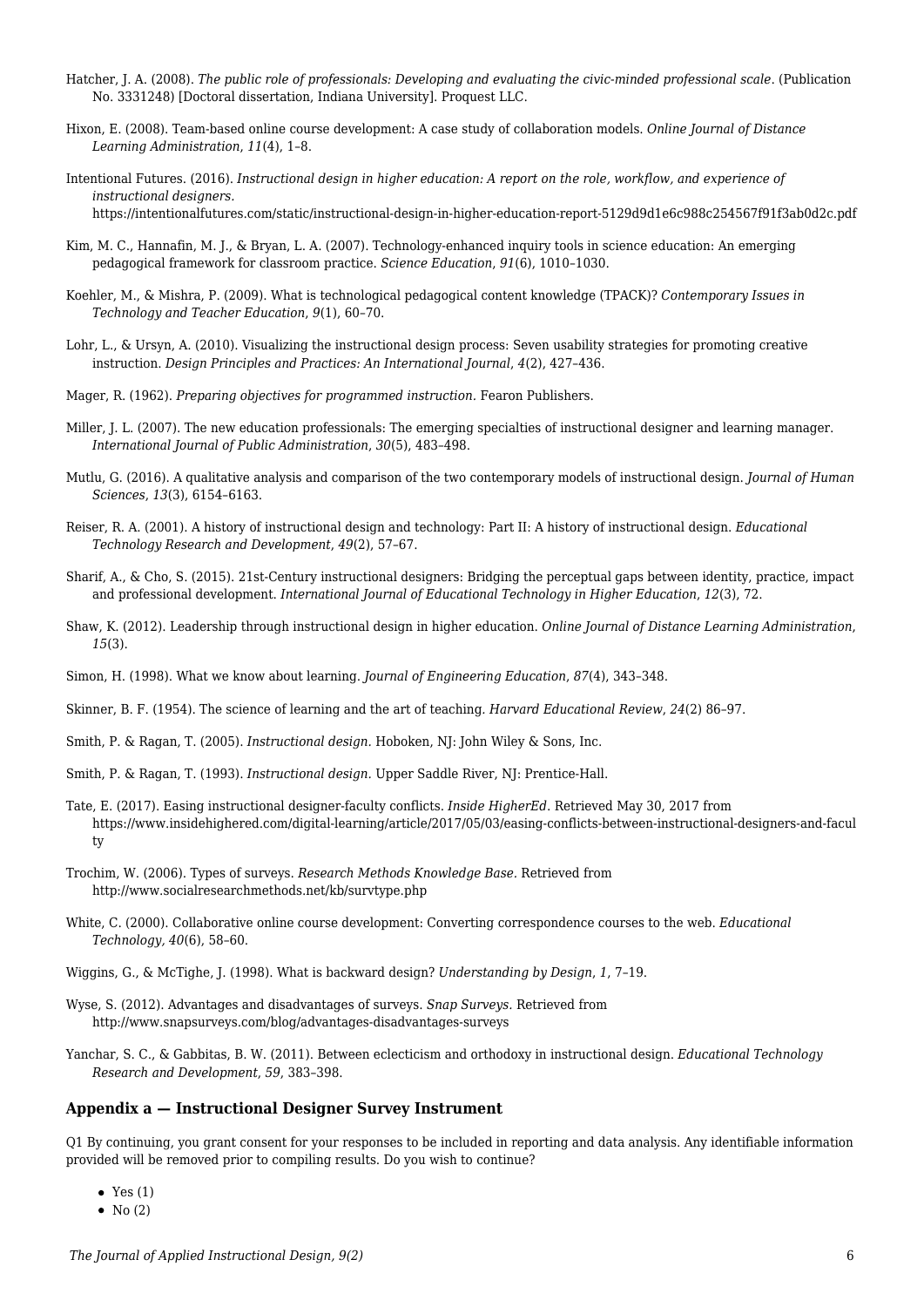Skip To: Q2 If By continuing, you grant consent for your responses to be included in reporting and data analysis... = Yes

Skip To: End of Survey If By continuing, you grant consent for your responses to be included in reporting and data analysis... = No

Q2 Are you currently working in an instructional design role (including management of instructional design staff)?

- Yes  $(1)$
- $\bullet$  No (2)

Skip To: End of Survey If Are you currently working in an instructional design role (including management of instructional... = No

*Skip To: O3 If Are you currently working in an instructional design role (including management of instructional... = Yes Page 2 of* 8

Q3 Please indicate your current level of employment

- Full-time (40 hours/week, 10 months or more per year) (1)
- Three-quarter time (30 hours/week, 10 months or more per year) (2)
- Half-time (20 hours/week, 10 months or more per year) (3)
- $\bullet$  Less than half-time ((4)
- $\bullet$  Other, please specify: (5)

Q4 Please indicate your gender:

- $\bullet$  Male (1)
- $\bullet$  Female (2)
- Non-binary/third gender (3)
- Prefer not to say  $(4)$
- Prefer to self-describe: (5)

Q5 Do you have formal instructional design education (e.g. a degree in instructional design or a closely related field)?

- $\bullet$  Yes (1)
- $\bullet$  No (2)
- $\bullet$  Other, please specify: (3)

Skip To: Q7 If Do you have formal instructional design education (e.g. a degree in instructional design or a clo... = Yes

*Skip To: O6 If Do you have formal instructional design education (e.g. a degree in instructional design or a clo... = No Page 3 of 8* 

Q6 My formal education prepared me for work in the field of instructional design in:

- All aspects
- Most aspects
- Some aspects
- Only a few aspects
- Other, please specify:

Q7 Approximately how long ago did you complete your formal education in instructional design?

- $\bullet$  <5 years (1)
- $\bullet$  5-10 years (2)
- $\bullet$  11-15 years (3)
- $\bullet$  16-20 years (4)
- $\bullet$  21-25 years (5)
- $\bullet$  >25 years (6)

Q8 Please indicate your highest level of completed education:

• High School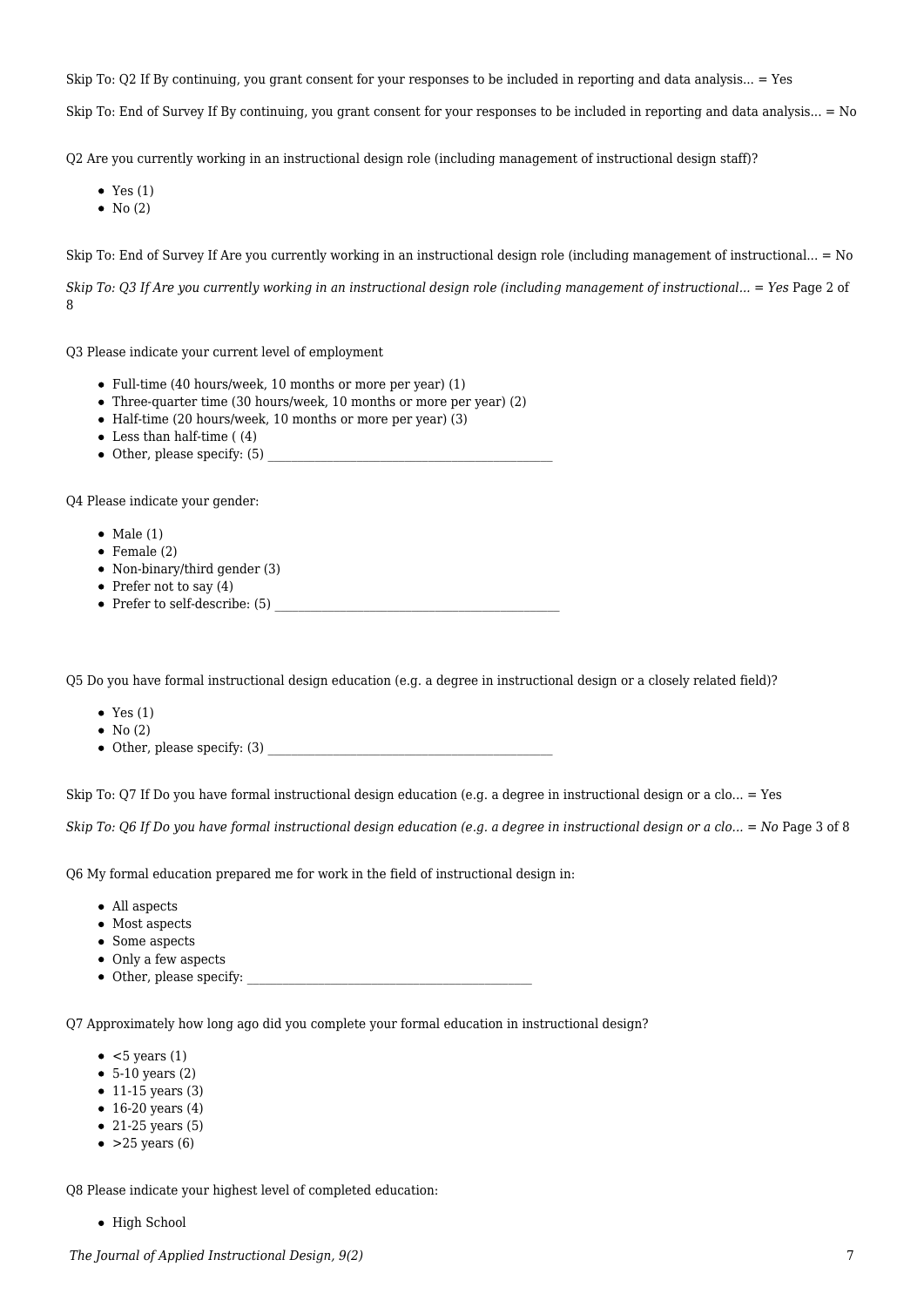- Associate's Degree
- Bachelor's Degree
- Master's Degree
- Doctoral Degree
- Other, please specify:

Q9 Please select the option which best indicates your years of experience in instructional design:

- $\bullet$  <5 years (1)
- $\bullet$  5-10 years (2)
- $\bullet$  11-15 years (3)
- $\bullet$  16-20 years (4)
- $\bullet$  21-25 years (5)
- $\bullet$  >25 years (6)

Q10 Do you manage other employees?

- Yes, formally. (1)
- Yes, informally (the other employee(s) do not report to me, but I assign work to them) (2)
- $\bullet$  No (3)

Skip To: Q11 If Do you manage other employees? = Yes, formally.

Skip To: Q11If Do you manage other employees? = Yes, informally (the other employee(s) do not report to me, but I assign work to them)

Skip To: Q13 If Do you manage other employees? = No

Q11 Approximately how many other employees do you manage?

- $\bullet$  1-2 (1)
- $-3-4(2)$
- $5-6(3)$
- $\bullet$  more than 6 (4)

Q12Which of the following best describes the function(s) of the employees you manage (select all that apply)?

- Instructional Design
- Audio/Video/Graphic Production
- Coding/Programming
- Technical Support
- Administrative/Clerical
- Project Management
- Other, please specify:

Q13 About how much of your time at work is invested in instructional design activities, not including management of other instructional designers?

- $\bullet$  (1)
- $\bullet$  21%-40% (2)
- $\bullet$  41%-60% (3)
- $\bullet$  61%-80% (4)
- $\bullet$  >80% (5)

Q14 In addition to instructional design work, which of the following functions do you also perform (select all that apply)?

- Audio/Video authoring/editing or Graphic design (1)
- Coding/Programming (including HTML) (2)
- Committee work (e.g. assessment/accreditation councils, oversight groups, etc.) (3)
- Faculty development (e.g. designing and/or conducting workshops/training) (4)
- $\bullet$  Instructor (e.g. teaching one or more courses on a regular basis) (5)
- Personnel management (e.g. hiring, performance review, etc.) (6)
- Scholarly activity (e.g. research, publishing) (7)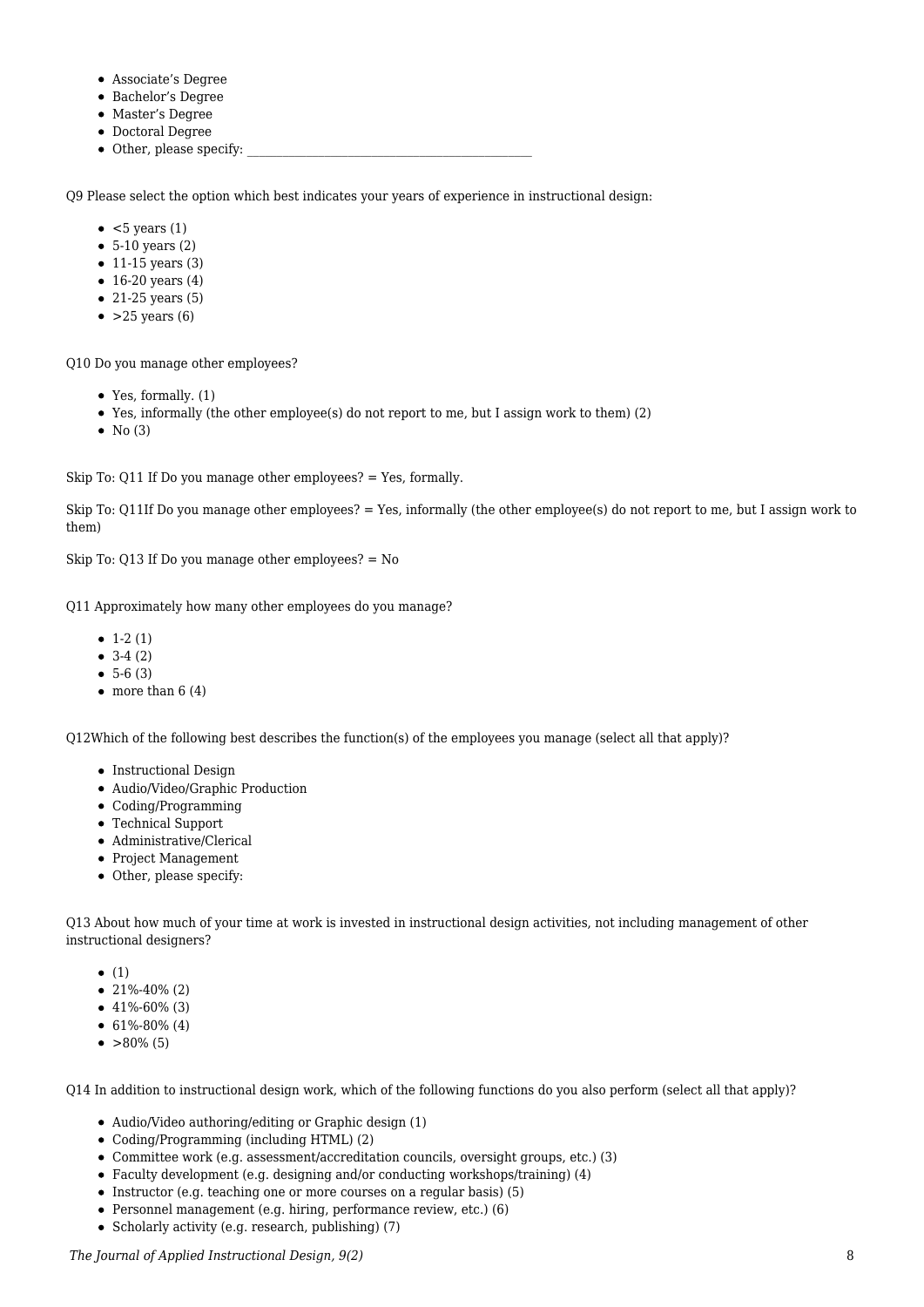- Server administration (e.g. LMS, database, web server) (8)
- Technical Support (9)
- $\bullet$  Other, please explain: (10)

Q15 Which of the following best describes your area of specialization in your current instructional design role?

- $\bullet$  online learning design (1)
- $\bullet$  classroom learning design (2)
- $\bullet$  blended learning design (3)
- $\bullet$  general learning design, including classroom, online, and blended (4)
- $\bullet$  other, please specify: (5)

Q16 Which of the following best describes the design model in use in your current setting?

- The same design model is applied to each project (i.e. a template is used) (1)
- The design model varies slightly, project by project, based on needs (2)
- The design model varies greatly, project by project, based on needs (3)
- No formal design model is used (4)
- $\bullet$  Other, please specify: (5)

Q17 Which of the following describes ownership of the design model in your current setting (select all that apply)?

- I created the model/models my team and I use (1)
- $\bullet$  I was given the model/models I/my team use(s) (2)
- $\bullet$  I do not have authority to change the design model(s) (3)
- $\bullet$  I have authority to make changes to the design model(s) (4)
- $\bullet$  I and others have authority to make changes to the design model(s) (5)
- $\bullet$  Other, please specify: (6)

Q18 Please indicate which theoretical framework(s) or model(s) from the literature underpin your instructional design practice:

Q19 Would you be interested in being interviewed to further discuss your answers to this survey?

- Yes, my email address is: (1)
- $\bullet$  No (2)